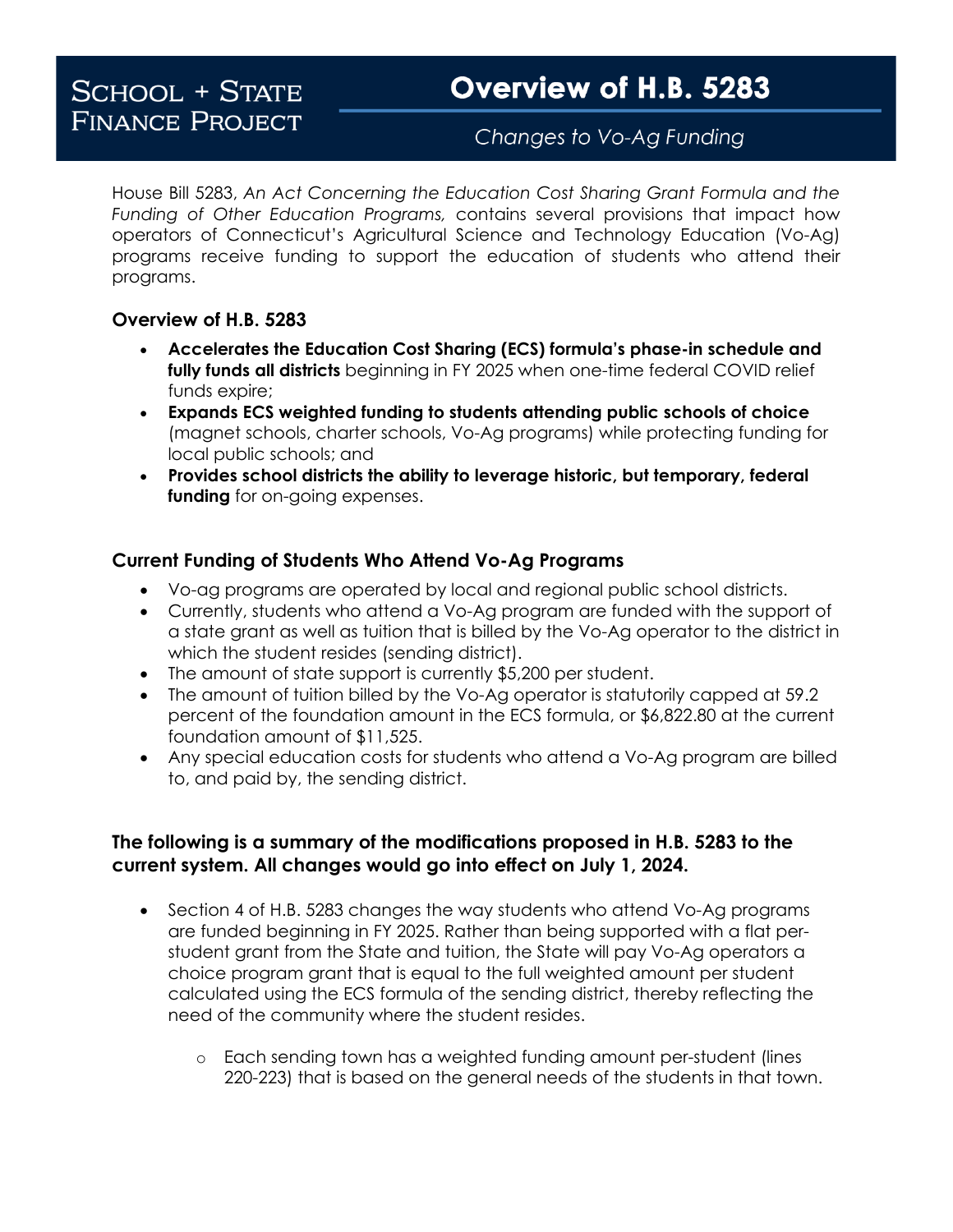- o The formula begins with a foundation amount of \$11,525, or the cost to educate a student without additional learning needs (lines 162-169).
- o The foundation is then multiplied by the number of need students in a town. The result of this calculation is then divided by a town's resident student count to derive a weighted funding amount per-student (lines 224-226). The weighted need student count of a sending district is calculated as follows:
	- The total number of students enrolled in the local or regional public school district, plus
	- **30% of the number of students who are eligible for free or reduced**price lunch (FRPL), plus
	- 15% of the number of students who reside in a district with concentrated poverty, which is triggered when more than 60% of students qualify for FRPL, plus
	- 25% of the number of students who are English Learners.
- o A Vo-Ag operator receives a grant that is the sum of all the weighted perstudent grants it receives (lines 227-228).
- o For example: if X district receives \$12,000 per student under the ECS formula, and a student who resides in X district decides to attend an Vo-Ag program operated by Y district, Y district would receive a \$12,000 grant from the State for each student from X district that exercised choice and attended Y district.
- The bill provides a hold harmless to all Vo-Ag operators in lines 1141-1148 of Section 8 to ensure no Vo-Ag operator receives a per-student grant from the State, as a result of the modifications in the bill, which is less than the per-student total funding (state and local tuition for general education) that the operator received for the year prior to the bill's enactment.
	- o This hold harmless is in effect for FY 2025, and annually thereafter, and is based on FY 2024 per-student total funding.
- Since each Vo-Ag operator's grant will be annually calculated based on the Vo-Ag program's student population, the flat per-student state grants and bonus grants are eliminated in lines 1138-1141 and 1181-1234 beginning in FY 2025.
- Since each Vo-Ag operator's grant will be 100% paid for by the State, lines 1168- 1180 remove the ability for Vo-Ag operators to charge regular education tuition to sending districts.
- Lines 1250-1253 of Section 8 clarify that a student enrolled in a Vo-Ag program is counted in the ECS resident student count of the district in which the student resides. This is not a change from current practice.
- Since there will no longer be a negative fiscal impact to sending districts, the Vo-Ag operator "cap" contained in lines 1151-1163 is removed with the elimination of tuition billing.